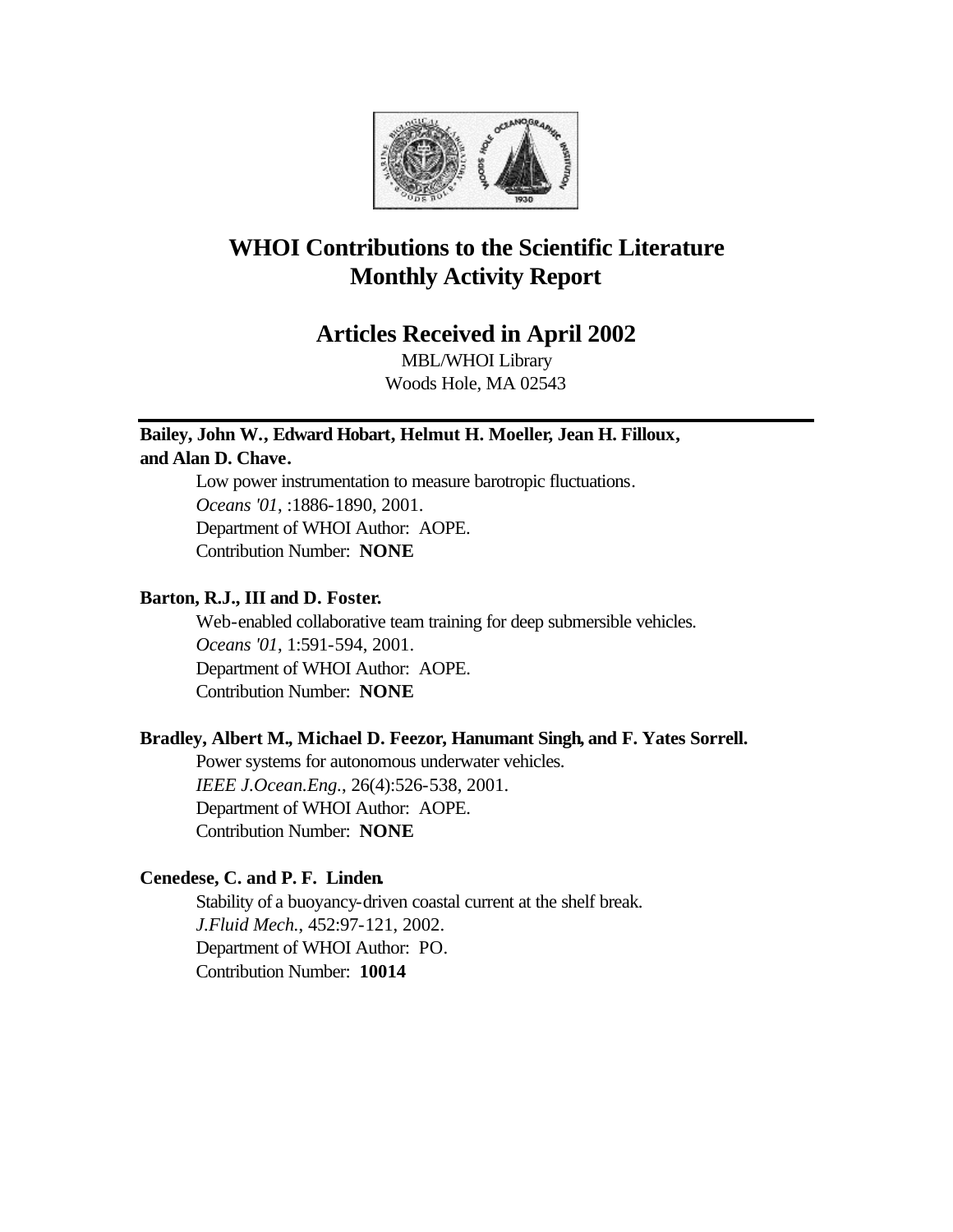#### **Chaffey, Mark, Ed Mellinger, and Walter Paul.**

Communications and power to the seafloor: MBARI's ocean observing system mooring concept. *Oceans '01*, :2473-2481, 2001. Department of WHOI Author: AOPE. Contribution Number: **NONE**

## **Charette, Matthew A., S. Bradley Moran, Steven M. Pike, and John Smith.**

Investigating the carbon cycle in the Gulf of Maine using the natural tracer thorium 234. *J.Geophys.Res.*, 106(C6):11553-11579, 2001. Department of WHOI Author: MCG. Contribution Number: **NONE**

## **Chu, Dezhang, Kenneth C. Baldwin, Kenneth G. Foote, Yanchao Li, Larry A. Mayer, and Gary D. Melvin.**

Multibeam sonar calibration: Removal of static surface reverberation by coherent echo subtraction. *Oceans '01*, 4:2498-2502, 2001. Department of WHOI Author: AOPE.

Contribution Number: **10512**

## **Chu, Dezhang, Kenneth C. Baldwin, Kenneth G. Foote, Yanchao Li, Larry A. Mayer, and Gary D. Melvin.**

Multibeam sonar calibration: Target localization in azimuth. *Oceans '01*, 4:2506-2510, 2001.

Department of WHOI Author: AOPE. Contribution Number: **10511**

## **Delaney, John, G. Ross Heath, Alan Chave, Harold Kirkham, Bruce Howe, William Wilcock, Patricia Beauchamp, and Andrew Maffei.**

NEPTUNE Real-time, long-term ocean and earth studies at the scale of a tectonic plate. *Oceans '01*, :1366-1373, 2001. Department of WHOI Author: AOPE. Contribution Number: **NONE**

## **Drenzek, Nicholas J., Carly, H. Tarr, Timothy I. Eglinton, Linnea J. Heraty, Neil C. Sturchio, Vernon J. Shiner, and Christopher M. Reddy.**

Stable chlorine and carbon isotopic compositions of selected semi-volatile organochlorine compounds. *Org.Geochem.*, 33:437-444, 2002. Department of WHOI Author: MCG. Contribution Number: **10612**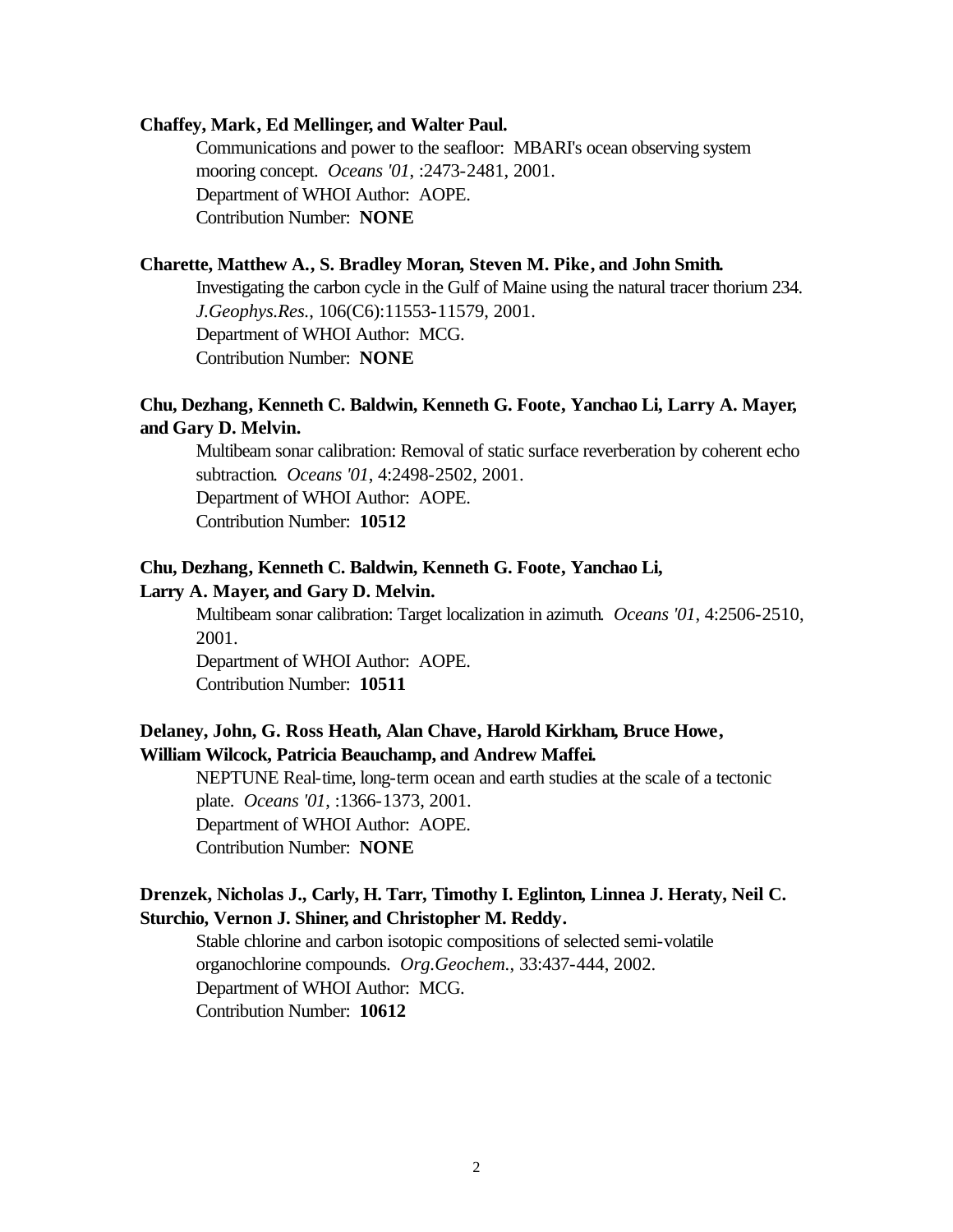#### **Fong, Derek A. and W. Rockwell Geyer.**

The alongshore transport of fresh water in a surface-trapped river plume. *J.Phys.Oceanogr.*, 32:957-972, 2002. Department of WHOI Author: AOPE. Contribution Number: **10494**

## **Foote, Kenneth G.**

Calibrating a narrowband 18-kHz sonar. *Oceans '01*, 4:2503-2502, 2002. Department of WHOI Author: AOPE. Contribution Number: **10514**

#### **Foote, Kenneth G.**

Censusing marine living resources in the Gulf of Maine: A proposal. *Oceans '01*, 3:1611-1614, 2001. Department of WHOI Author: AOPE. Contribution Number: **10523**

#### **Frankignoul, Claude, Terrence M. Joyce, and Shenfu Dong.**

Gulf Stream variability and ocean-atmosphere interactions. *J.Phys.Oceanogr.*, 31:3516-3529, 2001. Department of WHOI Author: PO. Contribution Number: **10428**

#### **Fratantoni, David M. and Deborah A. Glickson.**

North Brazil current ring generation and evolution observed with SeaWiFs. *J.Phys.Oceanogr.*, 32(3):1058-1074, 2002. Department of WHOI Author: PO. Contribution Number: **10462**

#### **Freitag, Lee and Milica Stojanovic.**

Basin-scale acoustic communication: A feasibility study using tomography Msequences. *Oceans '01*, :2256-2261, 2001. Department of WHOI Author: AOPE. Contribution Number: **NONE**

## **Freitag, Lee, Matthew Grund, Josko Catipovic, Daniel Nagle, Brian Pazol, and James Glynn.**

Acountic communication with small UUVs using a hull-mounted conformal array. *Oceans '01*, :2270-2275, 2001. Department of WHOI Author: AOPE. Contribution Number: **NONE**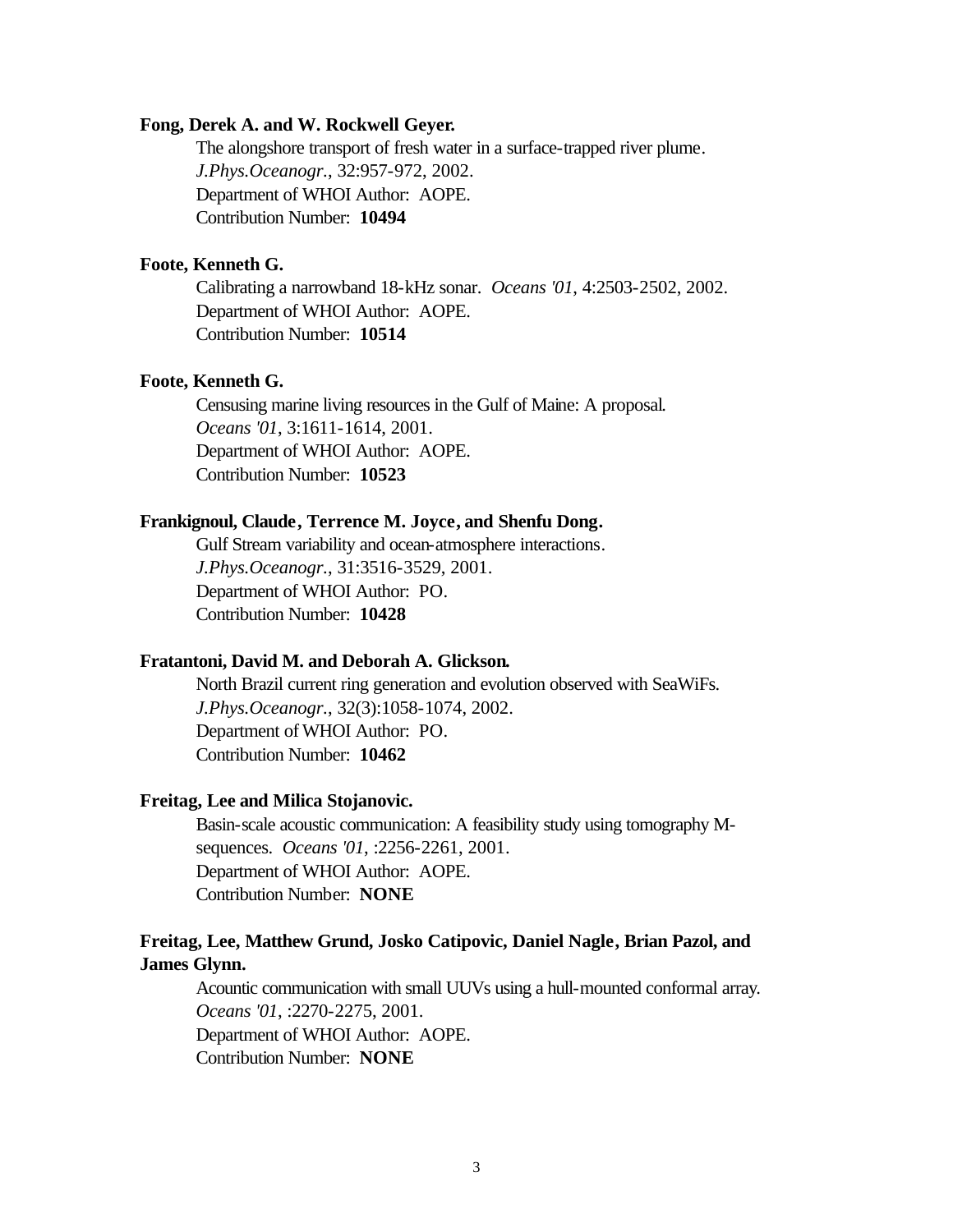## **Freitag, Lee, Mark Johnson, Matthew Grund, Sandipa Singh, and James Preisig.**

Integrated acoustic communication and navigation for multiple UUVs. *Oceans '01*, :2065-2070, 2001. Department of WHOI Author: AOPE. Contribution Number: **NONE**

## **Garland, Elizabeth D. and Cheryl Ann Zimmer.**

Techniques for the indentification of bivalve larvae. *Mar.Ecol.Prog.Ser.*, 225:299-310, 2002. Department of WHOI Author: AOPE. Contribution Number: **10089**

#### **Gobat, Jason, Robert Weller, Bryan Way, and Jeffrey Lord.**

A compact coastal ocean observing system. *Oceans '01*, :1283-1289, 2001. Department of WHOI Author: PO. Contribution Number: **NONE**

## **Grosenbaugh, Mark and Chung-Chu Teng.**

Dynamic analysis of NDBC shallow-water test mooring. *Oceans '01*, 4:2449-2453, 2001. Department of WHOI Author: AOPE. Contribution Number: **10500**

#### **Hernandez-Guerra, Alonso and Terrence M. Joyce.**

Water masses and circulation in the surface layers of the Caribbean at 66ºW. *Geophys.Res.Lett.*, 27:3497-3500, 2000. Department of WHOI Author: PO. Contribution Number: **10169**

#### **Hogg, Nelson G.**

Deep circulation. *Ocean Circ.Clim.*, Ch.4.5:259-270, 2001. Department of WHOI Author: PO. Contribution Number: **9997**

## **Kim, Kuh, Yang-Ki Cho, Byoung-Ju Choi, Young-Gyu Kim, and Robert C. Beardsley.**

Sea level variability at Ulleung Island in the East (Japan) Sea. *J.Geophys.Res.*, http://www.agu.org/journals/jc/jc0203/2001JC000895/2001JC000895.pdf, 2002. Department of WHOI Author: PO. Contribution Number: **NONE**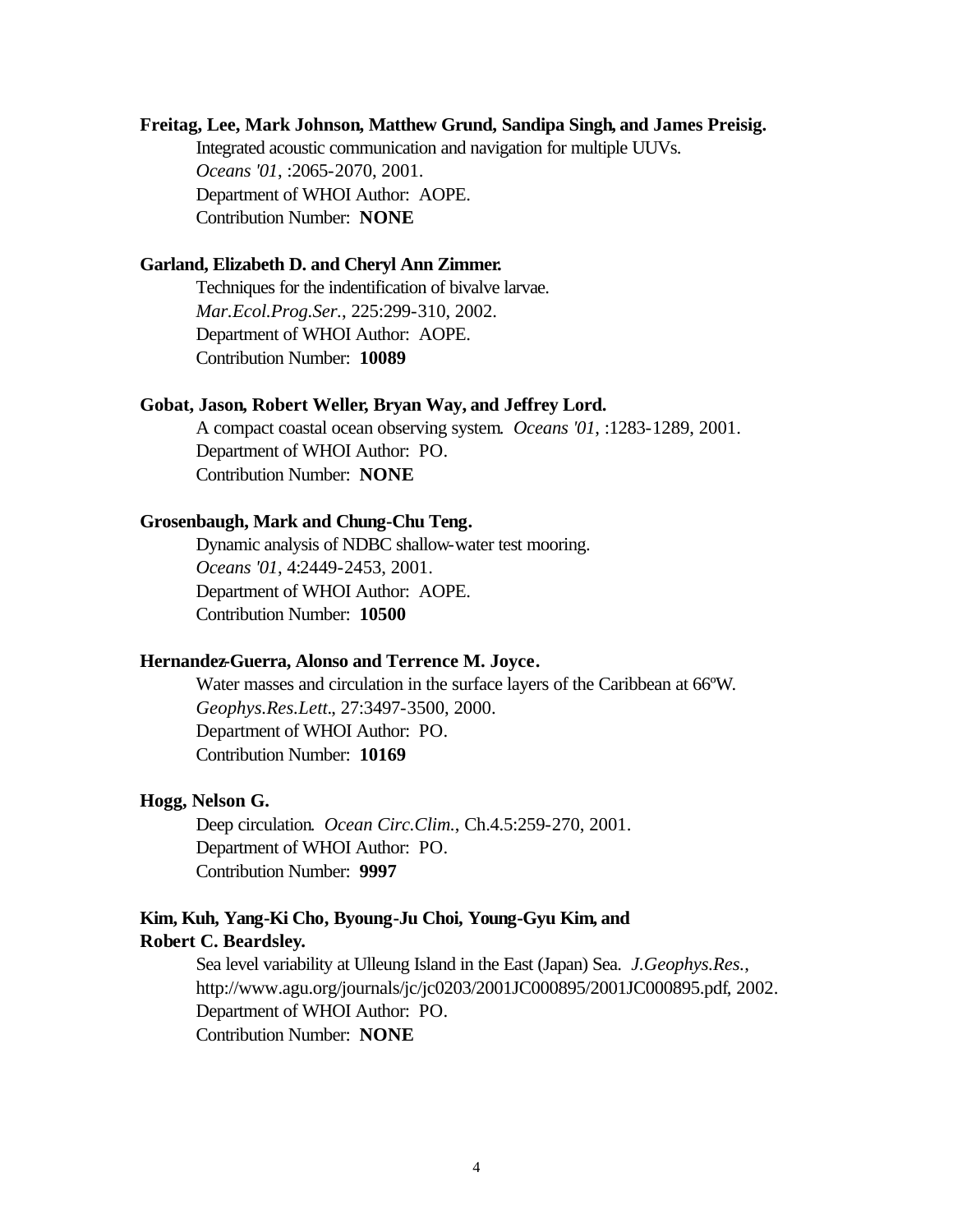#### **Koski, Peter A., Jonathan Ware, S. Craig Cumbee, and Daniel Frye.**

Data telemetry for ocean bottom instrumentation. *Oceans '01*, :2322-2327, 2001. Department of WHOI Author: AOPE. Contribution Number: **NONE**

#### **Lavender, Kara L., Russ E. Davis, and W. Brechner Owens.**

Mid-depth recirculation observed in the interior Labrador and Irminger Seas by direct velocity measurements. *Nature*, 407:66-69, 2000. Department of WHOI Author: PO. Contribution Number: **10202**

#### **Lavender, Kara L., Russ E. Davis,and W. Brechner Owens.**

Observations of open-ocean deep convection in the Labrador Sea from subsurface floats. *J.Phys.Oceanogr.*, 32(2):511-526, 2002. Department of WHOI Author: PO. Contribution Number: **10318**

## **Maffei, A. R., A. D. Chave, G. Massion, S. N. White, J. Bailey, S. Lerner, A. Bradley, D. Yoerger, H. Frazier, and R. Buddenberg.**

NEPTUNE gigabit ethernet submarine cable system. *Oceans '01*, :1303-1310, 2001. Department of WHOI Author: AOPE. Contribution Number: **NONE**

## **McCreary, Julian P., Jr., Kevin E. Kohler, Raleigh R. Hood, Sharon Smith, John Kindle, Albert S. Fischer, and Robert A. Weller.**

Influences of diurnal and intraseasonal forcing on mixed-layer and biological variability in the central Arabian Sea. *J.Geophys.Res.*, 106(C4):7139-7155, 2001. Department of WHOI Author: PO. Contribution Number: **10181**

#### **Medovaya, M., D. E. Waliser, R. A. Weller, and M. J. McPhaden.**

Assessing ocean buoy shortwave observations using clear-sky model calculations. *J.Geophys.Res.*, http://www.agu.org/journals/jc/jc0202/2000JC000558/2000JC000558.pdf, 2002. Department of WHOI Author: PO. Contribution Number: **NONE**

#### **Mellinger, Ed, Torben Aabo, Andrew Bowen, Carlos Katz, and Robert A. Petitt Jr.**

High voltage testing of an ROV electro-optical tether cable. *Oceans '01*, :1145-1150, 2001. Department of WHOI Author: AOPE. Contribution Number: **NONE**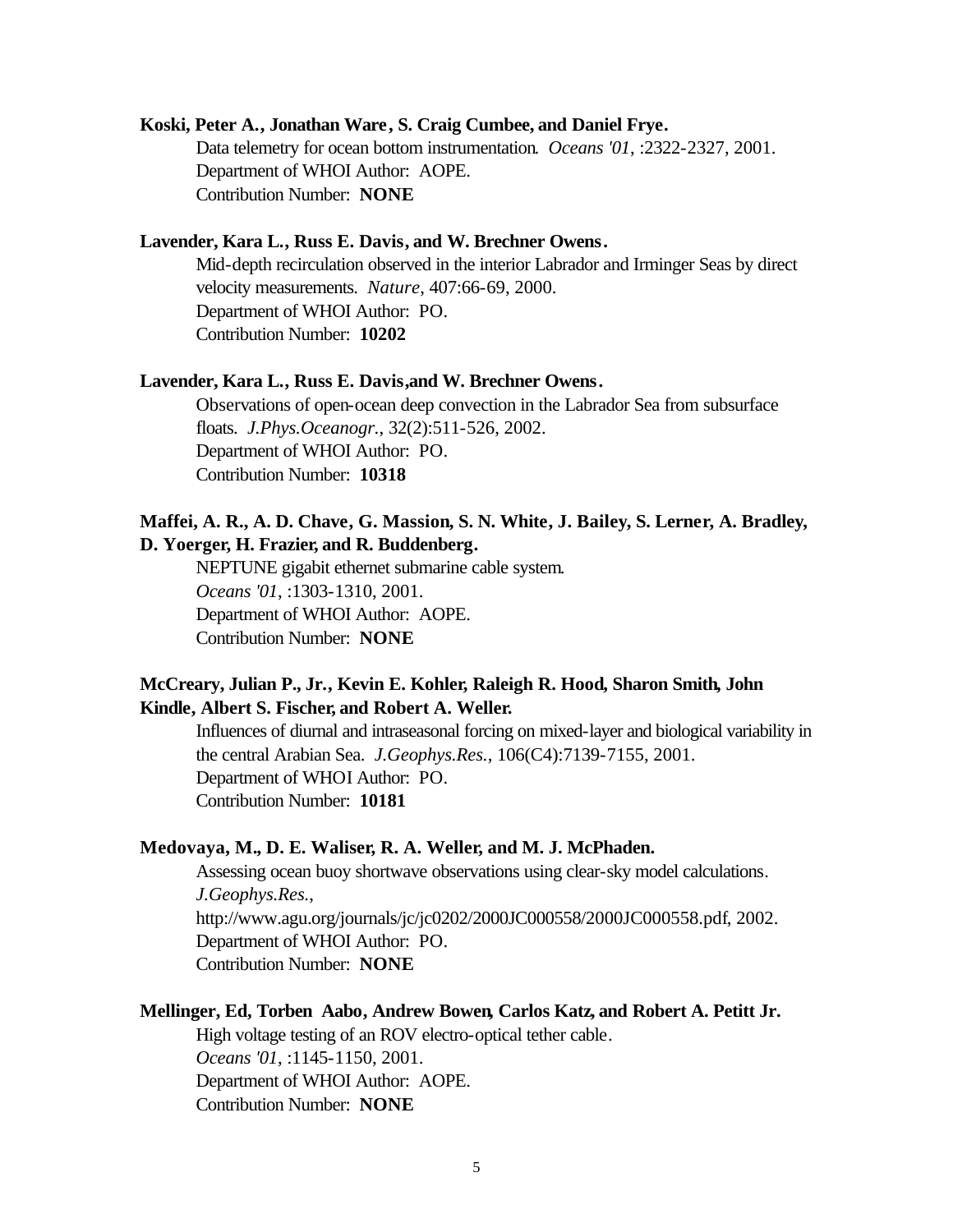## **Morrison, Archie T., III, John M. Toole, Roger Lukas, Scott E. Worrilow, Kenneth W. Doherty.**

Results from the first successful field deployment of the McLane Moored Profiler. *Oceans '01*, 2:949-955, 2001. Department of WHOI Author: AOPE. PO. Contribution Number: **10504**

## **Nodder, Scott D., Matthew A. Charette, Anya M. Waite, Tom W. Trull, Philip W. Boyd, John Zeldis, Ken O. Buesseler.**

Particle transformations and explort flux during an in situ iron-stimulated algal bloom in the Southern Ocean. *Geophys.Res.Let.*, 28(12):2409-2412, 2001. Department of WHOI Author: MCG. Contribution Number: **NONE**

## **Prestero, Timothy.**

Development of a six-degree of freedom simulation model for the REMUS autonomous underwater vehicle. *Oceans '01*, :450-455, 2001. Department of WHOI Author: AOPE. Contribution Number: **NONE**

## **Reddy, Christopher M., Ann Pearson, Li Xu, Ann P. McNichol, Bruce A. Benner, Jr., Stephen A. Wise, George A. Klouda, Lloyd A. Currie, and Timothy I. Eglinton.**

Radiocarbon as a tool to apportion the sources of polycyclic aromatic hydrocarbons and black carbon in environmental samples. *Environ.Sci.Technol.*, 36:1774-1782, 2002. Department of WHOI Author: MCG. Contribution Number: **10587**

#### **Rioux, Margaret A.**

Contributing to the literature: migrating a local bibliographic database to the world wide web. *Sci.Tech.Lib.*, 20(1):103-112, 2001. Department of WHOI Author: ADMIN. Contribution Number: **NONE**

## **Rodgers, D. H., P. M. Beauchamp, A. D. Chave, S. Gaudet, H. Kirkham, A. Maffei, G. Massion, T. M. McGinnis, and W. S. D. Wilcock.**

NEPTUNE regional observatory system design. *Oceans '01*, :1356-1365, 2001. Department of WHOI Author: AOPE. Contribution Number: **NONE**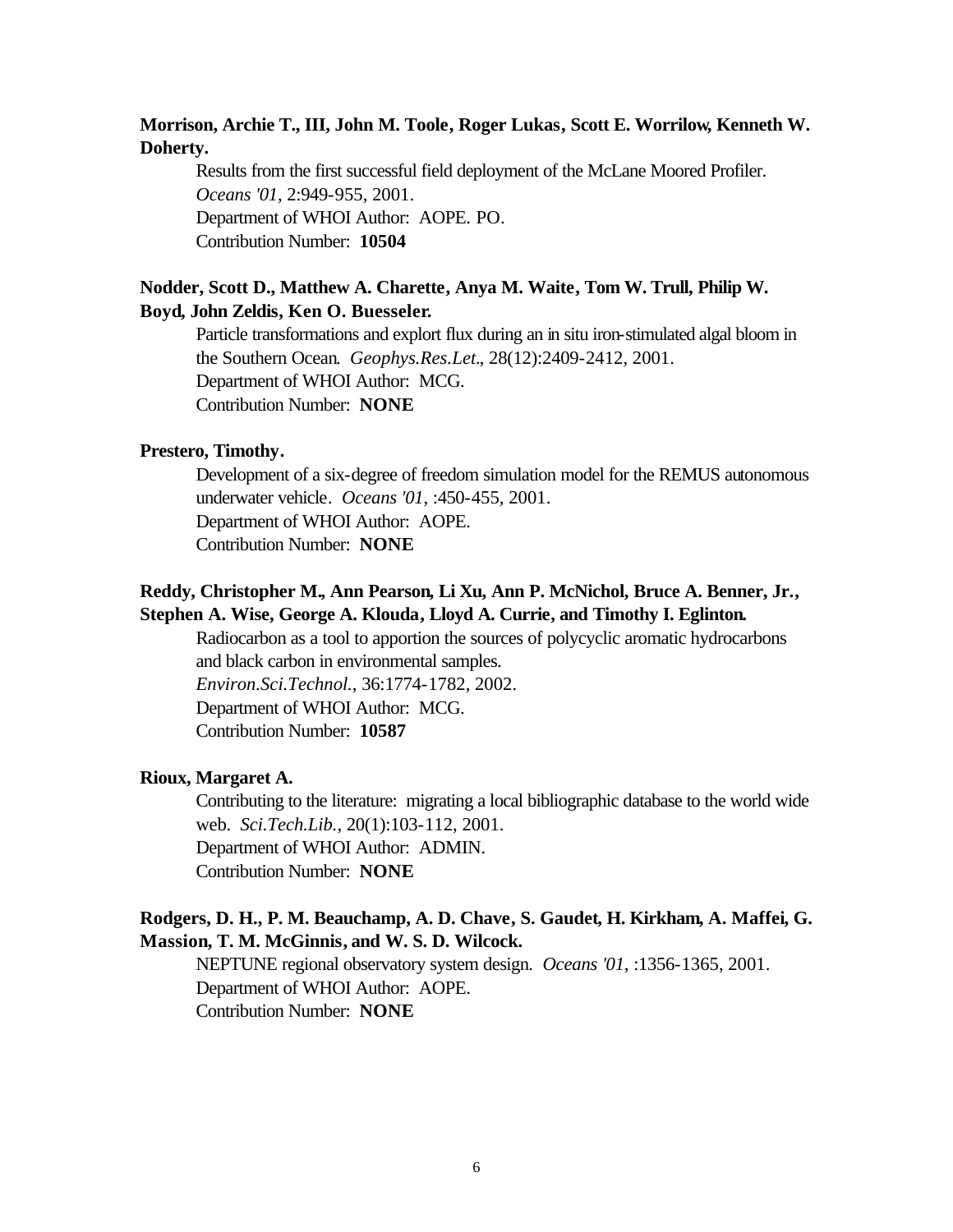#### **Roman, C. and H. Singh.**

Estimation of error in large area underwater photomosaics using vehicle navigation data. *Oceans '01*, 3:1849-1853, 2001. Department of WHOI Author: AOPE. Contribution Number: **NONE**

## **Singh, Hanumant, James Bellingham, Franz Hover, Steve Lerner, Bradley A. Moran, Keith von der Heydt, and Dana Yoerger.**

Docking for an autonomous ocean sampling network. *IEEE J.Ocean.Eng.*, 26(4):498-514, 2001. Department of WHOI Author: AOPE. Contribution Number: **10564**

#### **Snelgrove, Paul V. R., Judith P. Grassle, and Cheryl Ann Zimmer.**

Adult macrofauna effects on *Capitell*a sp. I larval settlement: A laboratory flume study. *J.Mar.Res.*, 59:657-674, 2001. Department of WHOI Author: AOPE. Contribution Number: **10031**

## **Stojanovic, M. and L. Freitag.**

Multiuser undersea acoustic communications in the presence of multipath propagation. *Oceans '01*, :2165-2169, 2001. Department of WHOI Author: AOPE. Contribution Number: **NONE**

## **Stokey, Roger, Tom Austin, Ben Allen, Ned Forrester, Eric Gifford, Rob Goldsborough, Greg Packard, Mike Purcell, and Chris von Alt.**

Very shallow water mine countermeasures using the REMUS AUV: A practical approach yielding accurate results. *Oceans '01*, 1:149-56, 2001. Department of WHOI Author: AOPE. Contribution Number: **10513**

## **Teske, Andreas, Kai-Uwe Hinrichs, Virginia Edgcomb, Alvin de Vera Gomez, David Hysela, Sean P. Sylva, Mitchell L. Solgin, and Holger W. Jannasch.**

Microbial diversity of hydrothermal sediments in the Guaymas Basin: Evidence for anaerobic methanotrophic communities. *Appl.Environ.Microbiol.*, 68(4):1994-2007, 2002. Department of WHOI Author: BIO. Contribution Number: **10624**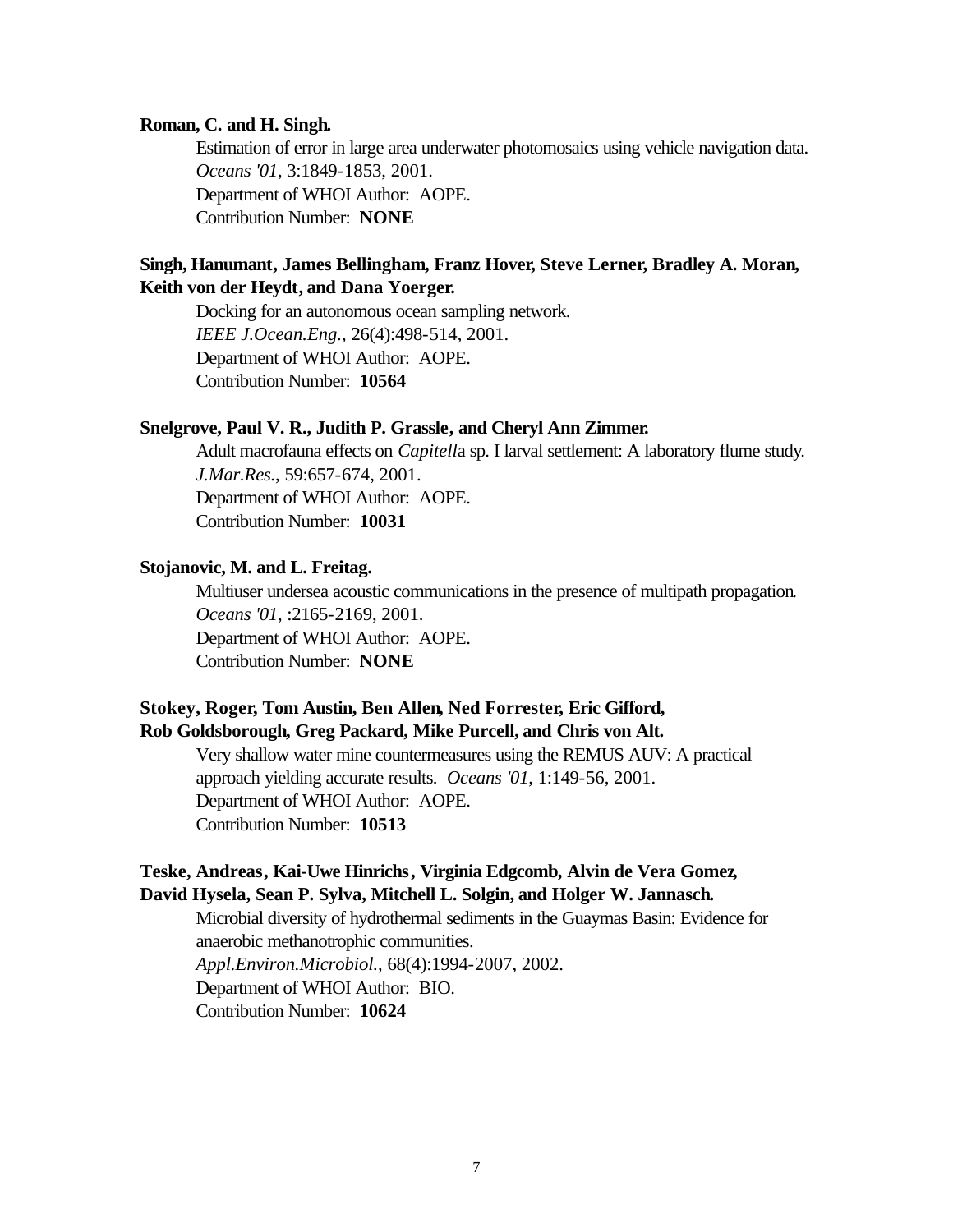## **von Alt, Christopher, Ben Allen, Thomas Austin, Ned Forrester, Robert Goldsborough, Michael Purcell, and Roger Stokey.**

Hunting for mines with REMUS: A high performance, affordable, free swimming underwater robot. *Oceans '01*, 1:117-122, 2001. Department of WHOI Author: AOPE. Contribution Number: **NONE**

#### **Walker, Alison and Joseph Pedlosky.**

On the instability of meridional baroclinic currents. *J.Phys.Oceanogr.*, 32:1075-1093, 2002. Department of WHOI Author: PO. Contribution Number: **10472**

## **Walker, Sharon H., Elizabeth Day, Don Elthon, Paula Keener-Chavis, Nancy Marcus, Janice McDonald, George Matsumoto, Ellen Prager, Debbie Smith, and Duane Dale.**

Centers for ocean sciences education excellence. *Oceans '01*, :617-619, 2001. Department of WHOI Author: GEOL. Contribution Number: **NONE**

#### **Warren, Joseph D., Timothy K. Stanton, Duncan E. McGehee, and Dezhang Chu.**

Effect of animal orientation on acoustic estimates of zooplankton properties. *IEEE J.Ocean.Eng.*, 27(1):130-138, 2002. Department of WHOI Author: AOPE. Contribution Number: **10198**

## **Wells, A. R. and K. R. Helfrich.**

Circulation around a thin zonal island. *J.Fluid Mech.*, 437:301-323, 2001. Department of WHOI Author: PO. Contribution Number: **10112**

#### **Whitehead, J. A. and John Salzig.**

Rotating channel flow: Control and upstream currents. *Geophys.Astrophys.Fluid Dyn.*, 95:185-226, 2001. Department of WHOI Author: PO. Contribution Number: **9896**

## **Whitworth, T., B. A. Warren, W. D. Nowlin, Jr., S. B. Rutz, R. D. Pillsbury, and M. I. Moore .**

On the deep western-boundary current in the Southwest Pacific Basin. *Prog.Oceanogr.*, 43:1-54, 1999. Department of WHOI Author: PO. Contribution Number: **9397**